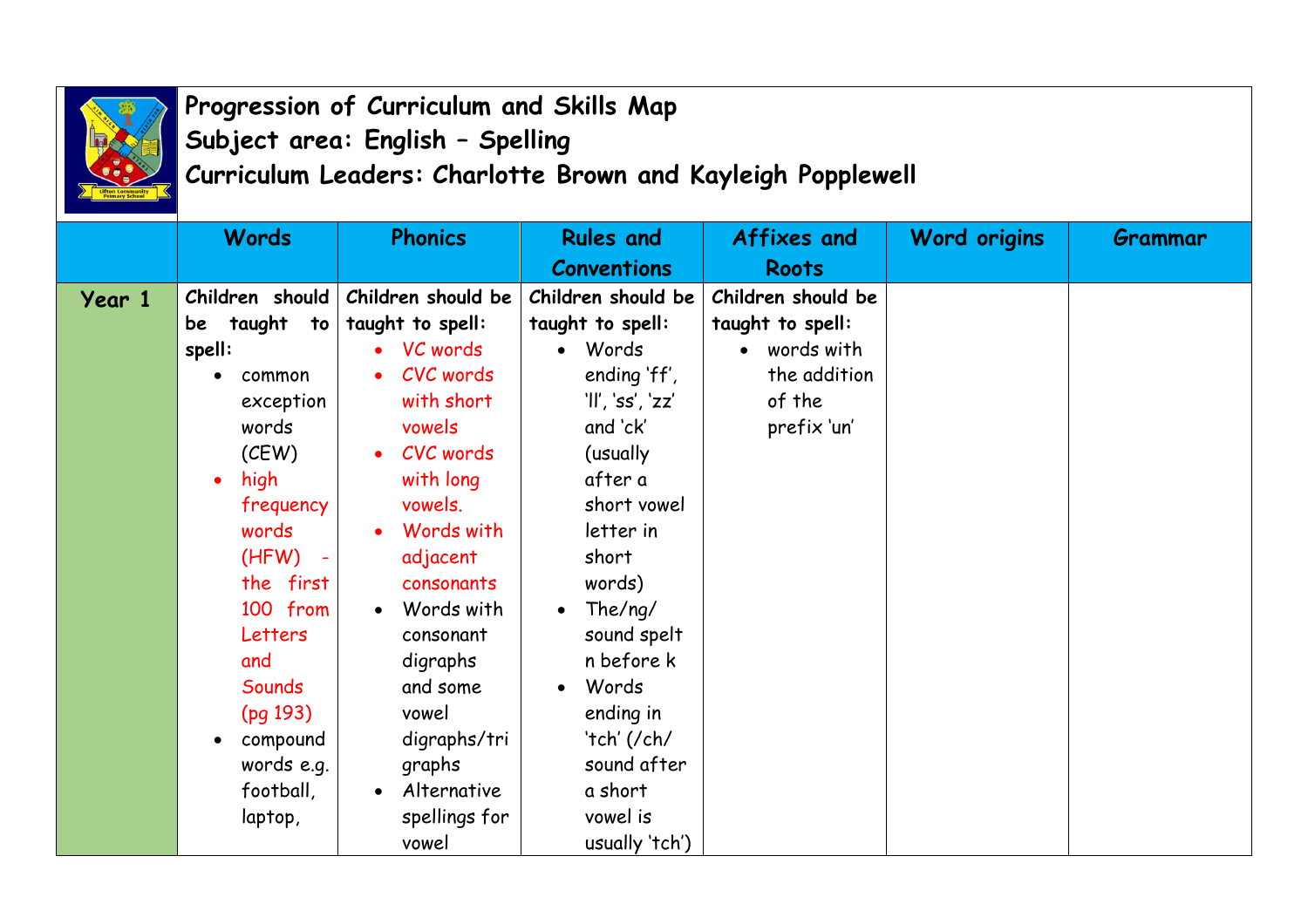| playgroun<br>d<br>Plus:                                        | phonemes<br>e.g. /ai/ ay/<br>a-e<br>New<br>$\bullet$                                                                                      | Verbs where<br>$\bullet$<br>no change is<br>needed to<br>the root                                                                                               |  |  |
|----------------------------------------------------------------|-------------------------------------------------------------------------------------------------------------------------------------------|-----------------------------------------------------------------------------------------------------------------------------------------------------------------|--|--|
| $\circ$ f<br>days<br>$\bullet$<br>the week<br>numbers<br>to 20 | consonant<br>spellings 'ph'<br>and 'wh' e.g.<br>dolphin,<br>alphabet,<br>which, wheel<br>Words<br>ending -y<br>e.g. very,<br>happy, funny | word<br>• Adding<br>endings -ing,<br>-ed, -er<br>• Adjectives<br>where no<br>change is<br>needed to<br>the root<br>word<br>adding -er<br>$\bullet$<br>and -est. |  |  |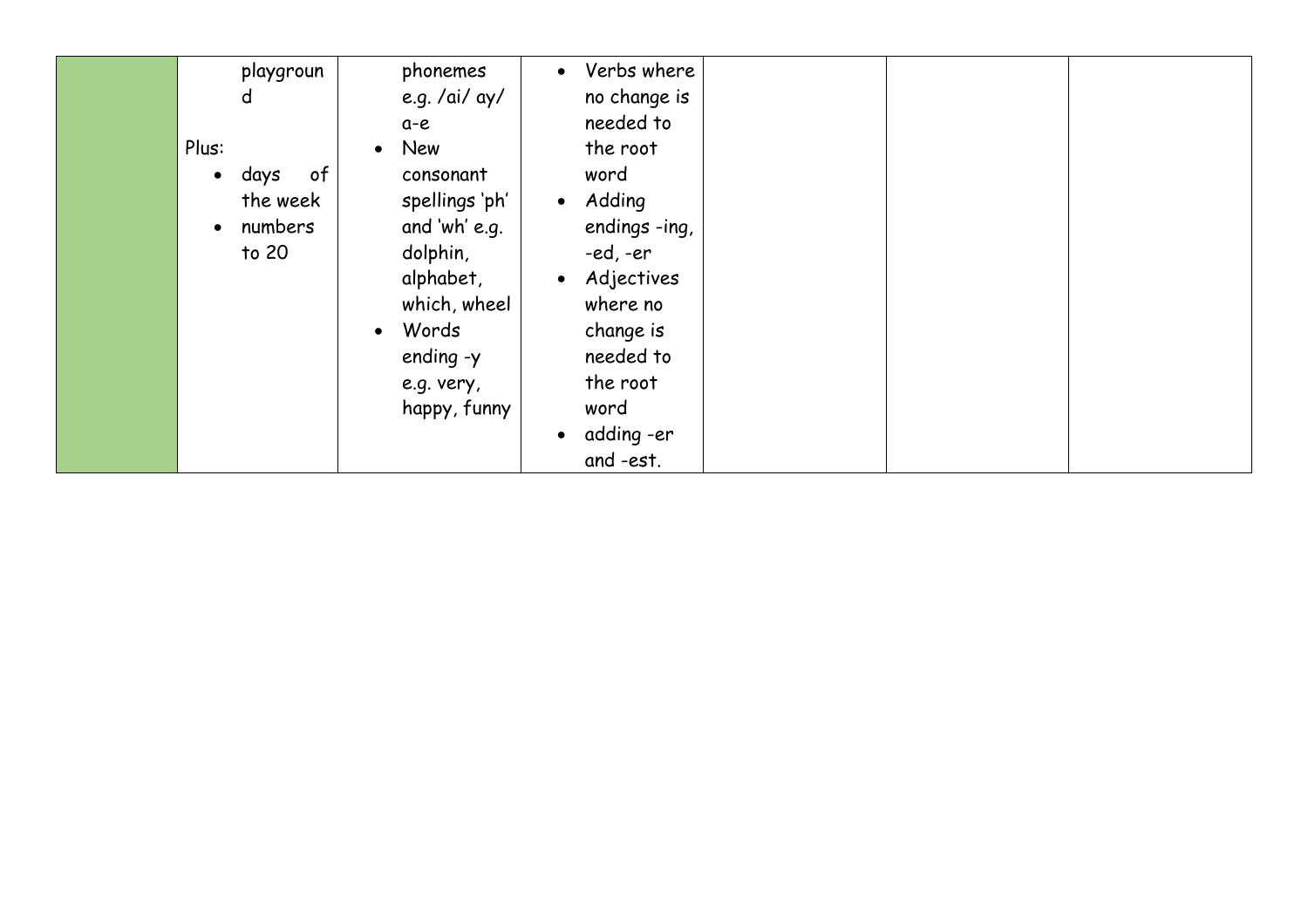|                   | <b>Words</b>           | <b>Phonics</b>          | <b>Rules and</b>           | <b>Affixes and</b> | <b>Word origins</b>        | Grammar                |
|-------------------|------------------------|-------------------------|----------------------------|--------------------|----------------------------|------------------------|
|                   |                        |                         | <b>Conventions</b>         | <b>Roots</b>       |                            |                        |
| Year <sub>2</sub> | Children should be     | Children should be      | Children should be         | Children should be | Children should be         | Children should be     |
|                   | taught to spell:       | taught to spell:        | taught to spell:           | taught to spell:   | taught to spell:           | taught to spell:       |
|                   | common                 | homophones              | words with                 | words with         | words with                 | words with             |
|                   | exception              | and near                | the $/j/$                  | the suffixes       | the $/n/$                  | contractions           |
|                   | words                  | homophones              | sound spelt                | $-$ ment, $-$      | sound spelt                | e.g. $can't$ ,         |
|                   | (CEW)                  | e.g.                    | as 'ge' and                | $ness, -ful, -$    | 'kn' and (less             | didn't                 |
|                   | high<br>$\bullet$      | there/their             | 'dge' (end of              | less and -ly       | often) 'gn'                | words using            |
|                   | frequency              | /they're,               | words) and                 | words<br>$\bullet$ | at the                     | the                    |
|                   | words                  | hear/here,              | 'q'                        | ending in -        | beginning of               | possessive             |
|                   | $(HFW)$ - the          | see/sea                 | (elsewhere                 | tion               | words                      | apostrophe             |
|                   | first<br>200           | words with              | in words)                  |                    | words with                 | (singular              |
|                   | from<br>Letters<br>and | alternative             | words with<br>the $/s/$    |                    | the $/r/$                  | nouns) e.g.            |
|                   | Sounds                 | pronunciatio<br>ns from | sound spelt                |                    | sound spelt<br>'wr' at the | the man's,<br>Claire's |
|                   | (pg)<br>195)           | Letters and             | 'c' before 'e',            |                    | beginning of               |                        |
|                   |                        | Sounds                  | 'i' ,'y'                   |                    | words                      |                        |
|                   |                        | Phase 5                 | words<br>$\bullet$         |                    |                            |                        |
|                   |                        |                         | ending -le, -              |                    |                            |                        |
|                   |                        |                         | el, -al and -              |                    |                            |                        |
|                   |                        |                         | il                         |                    |                            |                        |
|                   |                        |                         | adding-ies<br>$\bullet$    |                    |                            |                        |
|                   |                        |                         | to nouns and               |                    |                            |                        |
|                   |                        |                         | verbs ending               |                    |                            |                        |
|                   |                        |                         | in 'y'                     |                    |                            |                        |
|                   |                        |                         | adding -ed, -<br>$\bullet$ |                    |                            |                        |
|                   |                        |                         | ing, -er, -est             |                    |                            |                        |
|                   |                        |                         | to a root                  |                    |                            |                        |
|                   |                        |                         | word ending                |                    |                            |                        |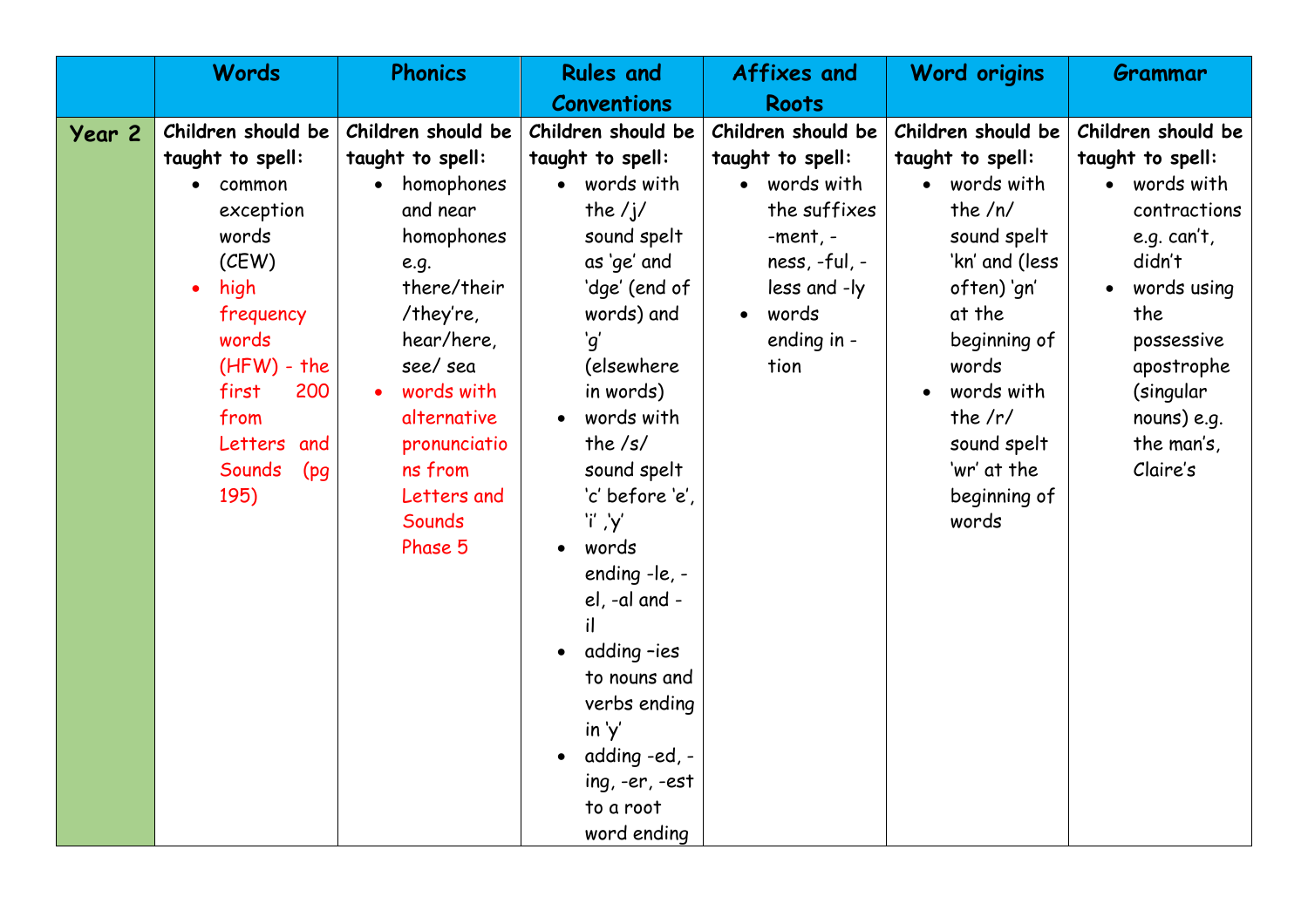|  | in 'y' with a             |  |  |
|--|---------------------------|--|--|
|  | consonant                 |  |  |
|  | before it                 |  |  |
|  | adding -ing,<br>$\bullet$ |  |  |
|  | -ed, -er, -               |  |  |
|  | est, -y to                |  |  |
|  | words                     |  |  |
|  | ending in 'e'             |  |  |
|  | with a                    |  |  |
|  | consonant                 |  |  |
|  | before it                 |  |  |
|  | adding -ing,<br>$\bullet$ |  |  |
|  | -ed, -er, -               |  |  |
|  | est and -y                |  |  |
|  | to words of               |  |  |
|  | one syllable              |  |  |
|  | ending in a               |  |  |
|  | single letter             |  |  |
|  | after a                   |  |  |
|  | short vowel               |  |  |
|  |                           |  |  |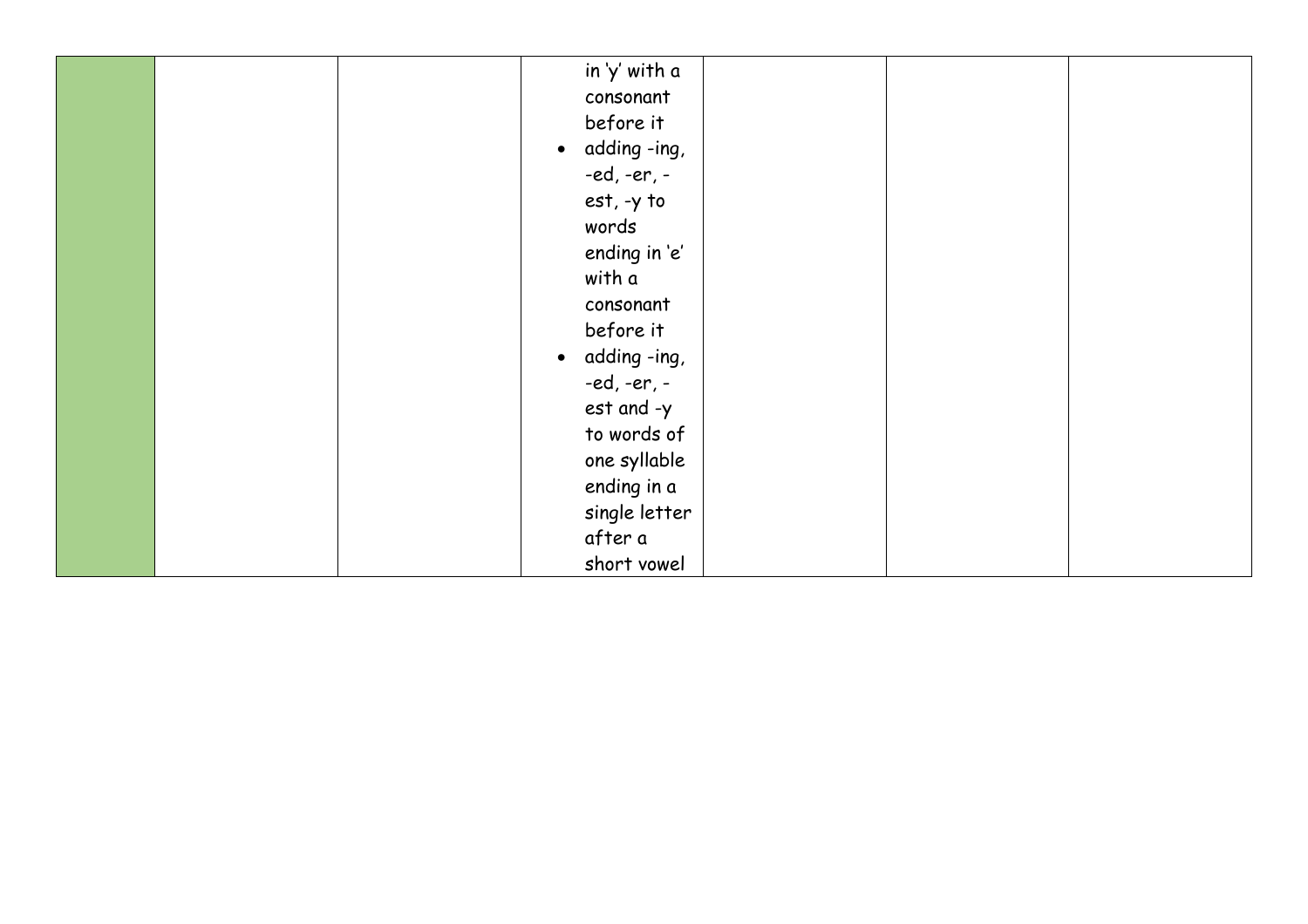|                | <b>Words</b>       | <b>Phonics</b>         | <b>Rules and</b>   | <b>Affixes and</b>  | <b>Word origins</b>     | Grammar            |
|----------------|--------------------|------------------------|--------------------|---------------------|-------------------------|--------------------|
|                |                    |                        | <b>Conventions</b> | <b>Roots</b>        |                         |                    |
| <b>Years 3</b> | Children should be | Children should be     |                    | Children should be  | Children should be      | Children should be |
| and 4          | taught to spell:   | taught to spell:       |                    | taught to spell:    | taught to spell:        | taught to spell:   |
|                | words from         | the $/i/$<br>$\bullet$ |                    | adding<br>$\bullet$ | • Words with            | Possessive         |
|                | the National       | sound spelt            |                    | suffixes            | the $/k/$               | apostrophe         |
|                | Curriculum         | 'y' elsewhere          |                    | beginning           | sound spelt             | with plural        |
|                | word list for      | than at the            |                    | with vowel          | 'ch' (Greek in          | words e.g.         |
|                | Years 3 and        | end of                 |                    | letters to          | origin) e.g.            | girls' boys'       |
|                | $4$ (pg 64)        | words e.g.             |                    | words of            | scheme,                 | babies'            |
|                |                    | myth,                  |                    | more than           | chemist                 | children's         |
|                |                    | pyramid,               |                    | one syllable        | words with<br>$\bullet$ |                    |
|                |                    | gym                    |                    | (words              | the /sh/                |                    |
|                |                    | words with             |                    | ending with         | sound spelt             |                    |
|                |                    | the $/ai/$             |                    | a single            | 'ch' (mostly            |                    |
|                |                    | sound spelt            |                    | consonant           | French in               |                    |
|                |                    | 'ei', 'eigh', or       |                    | preceded by         | origin) e.g.            |                    |
|                |                    | 'ey' e.g. vein,        |                    | a short             | chef,                   |                    |
|                |                    | eight                  |                    | vowel double        | machine                 |                    |
|                |                    | words                  |                    | the                 | words ending            |                    |
|                |                    | containing             |                    | consonant           | with the $/q/$          |                    |
|                |                    | the $/u/$              |                    | before              | sound spelt -           |                    |
|                |                    | sound spelt            |                    | adding 'ing')       | que and the             |                    |
|                |                    | 'ou' $e.q.$            |                    | words using         | /k/ sound               |                    |
|                |                    | double,                |                    | prefixes:           | spelt-que               |                    |
|                |                    | trouble                |                    | $un$ -,dis-,        | (French in              |                    |
|                |                    | homophones             |                    | mis-, in-, im-      | origin) e.g.            |                    |
|                |                    | and near               |                    | , il-, ir-, re-,    | league,                 |                    |
|                |                    | homophones             |                    | sub-, inter-,       | unique                  |                    |
|                |                    | e.g. affect/           |                    |                     |                         |                    |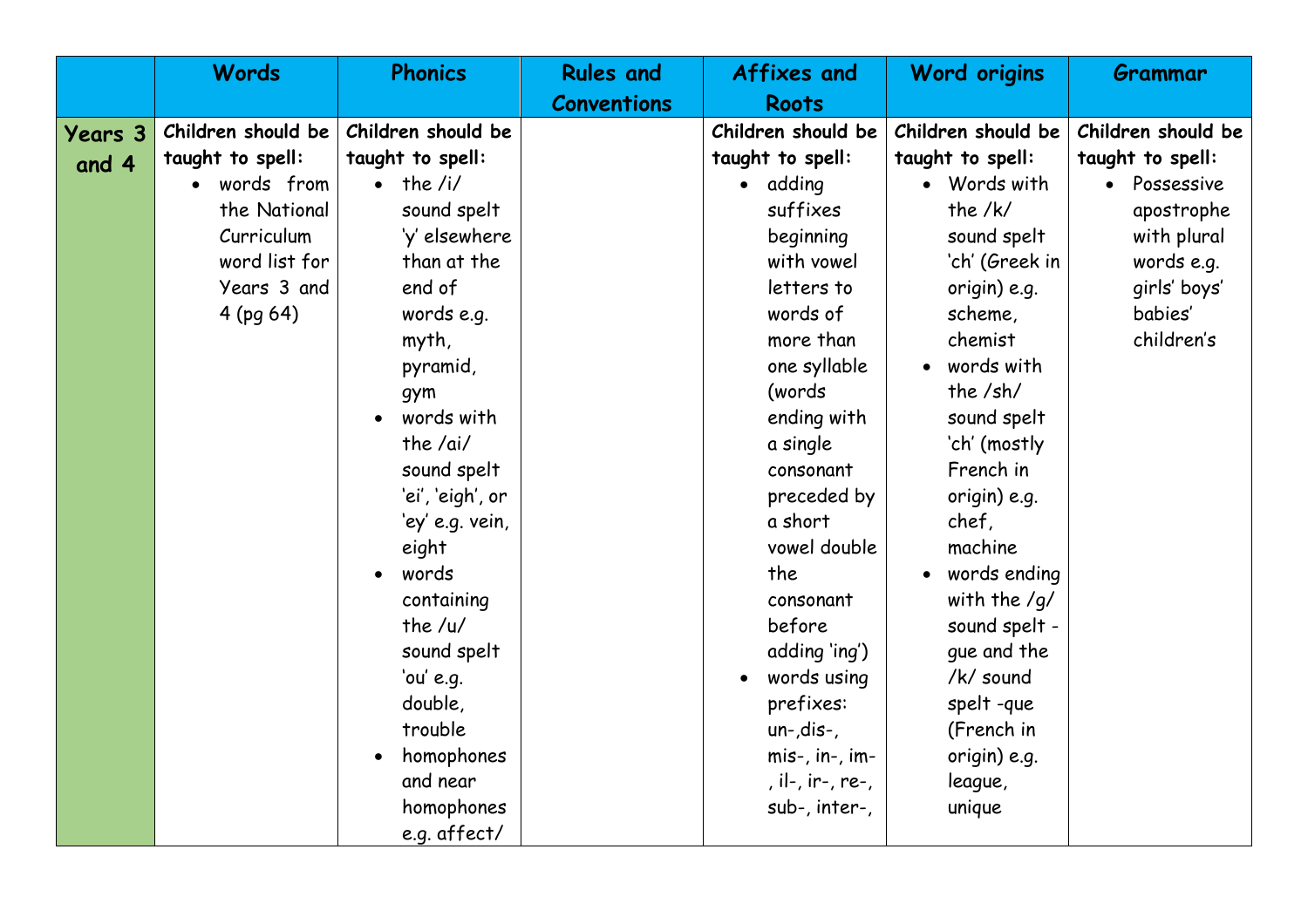|  | effect,<br>berry/bury,<br>fair/fare,<br>male/mail | super-, anti-<br>, auto-<br>words using<br>$\bullet$<br>suffix-es: -<br>ly, -ation, -<br>ous<br>words with<br>$\bullet$<br>end-ings<br>sounding<br>$/shun$ : -<br>tion, -sion, -<br>ssion, -cian<br>words<br>$\bullet$<br>ending with<br>the schwa<br>sound:<br>measure,<br>creature | • words with<br>the $/s/$<br>sound spelt<br>'sc' (Latin in<br>origin) e.g.<br>science,<br>scene |  |
|--|---------------------------------------------------|--------------------------------------------------------------------------------------------------------------------------------------------------------------------------------------------------------------------------------------------------------------------------------------|-------------------------------------------------------------------------------------------------|--|
|--|---------------------------------------------------|--------------------------------------------------------------------------------------------------------------------------------------------------------------------------------------------------------------------------------------------------------------------------------------|-------------------------------------------------------------------------------------------------|--|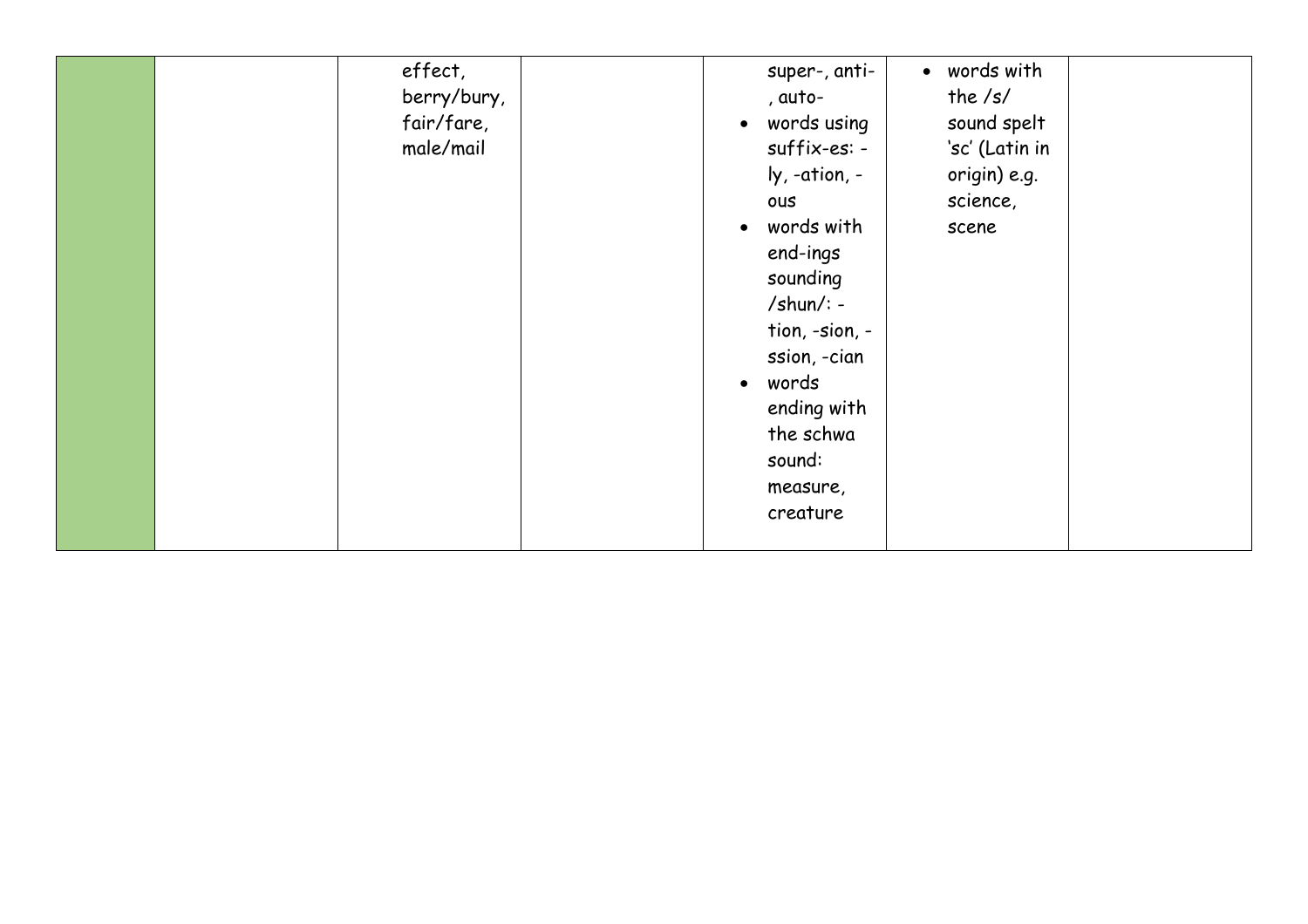|                | <b>Words</b>       | <b>Phonics</b>          | <b>Rules and</b>     | <b>Affixes and</b>           | <b>Word origins</b>      | Grammar            |
|----------------|--------------------|-------------------------|----------------------|------------------------------|--------------------------|--------------------|
|                |                    |                         | <b>Conventions</b>   | <b>Roots</b>                 |                          |                    |
| <b>Years 5</b> | Children should be | Children should be      | Children should      | Children should be           | Children should be       | Children should be |
| and 6          | taught to spell:   | taught to spell:        | be taught to         | taught to spell:             | taught to spell:         | taught to spell:   |
|                | words from         | words<br>$\bullet$      | spell:               | words with                   | words with               | words using        |
|                | the National       | containing              | words with           | the ending                   | silent                   | a hyphen to        |
|                | Curriculum         | the letter-             | the /ee/             | 'shus/spelt -                | letters (i.e.            | link a prefix      |
|                | word list for      | string 'ough'           | sound spelt          | cious or                     | letters                  | to a root          |
|                | Years 5 and        | e.g. bought,            | 'ei' after 'c'       | tious                        | whose                    | word e.g. co-      |
|                | 6 (pg 71)          | rough,                  | e.g. receive,        | words with                   | presence                 | ordinate,          |
|                |                    | cough,                  | receipt,             | the ending                   | cannot be                | re-iterate,        |
|                |                    | through,                | ceiling plus         | /shul/ spelt                 | predicted                | co-own             |
|                |                    | although,               | exceptions           | -cial or -tial<br>words with | from the                 |                    |
|                |                    | thorough,<br>plough     | protein and<br>seize | $\bullet$<br>the endings     | pronunciatio<br>n of the |                    |
|                |                    | homophones<br>$\bullet$ |                      | $-ant, -$                    | word) e.g.               |                    |
|                |                    | and other               |                      | ance/-ancy,                  | doubt,                   |                    |
|                |                    | words that              |                      | $-ent$ , $-$                 | island, lamb             |                    |
|                |                    | are often               |                      | ence/-ency                   |                          |                    |
|                |                    | confused                |                      | words                        |                          |                    |
|                |                    | e.g.                    |                      | ending in -                  |                          |                    |
|                |                    | practise/pra            |                      | able and -                   |                          |                    |
|                |                    | ctice,                  |                      | ible                         |                          |                    |
|                |                    | advise/advic            |                      | words                        |                          |                    |
|                |                    | e,                      |                      | ending in -                  |                          |                    |
|                |                    | past/passed             |                      | ably and -                   |                          |                    |
|                |                    |                         |                      | ibly                         |                          |                    |
|                |                    |                         |                      | adding                       |                          |                    |
|                |                    |                         |                      | suffixes                     |                          |                    |
|                |                    |                         |                      | beginning                    |                          |                    |